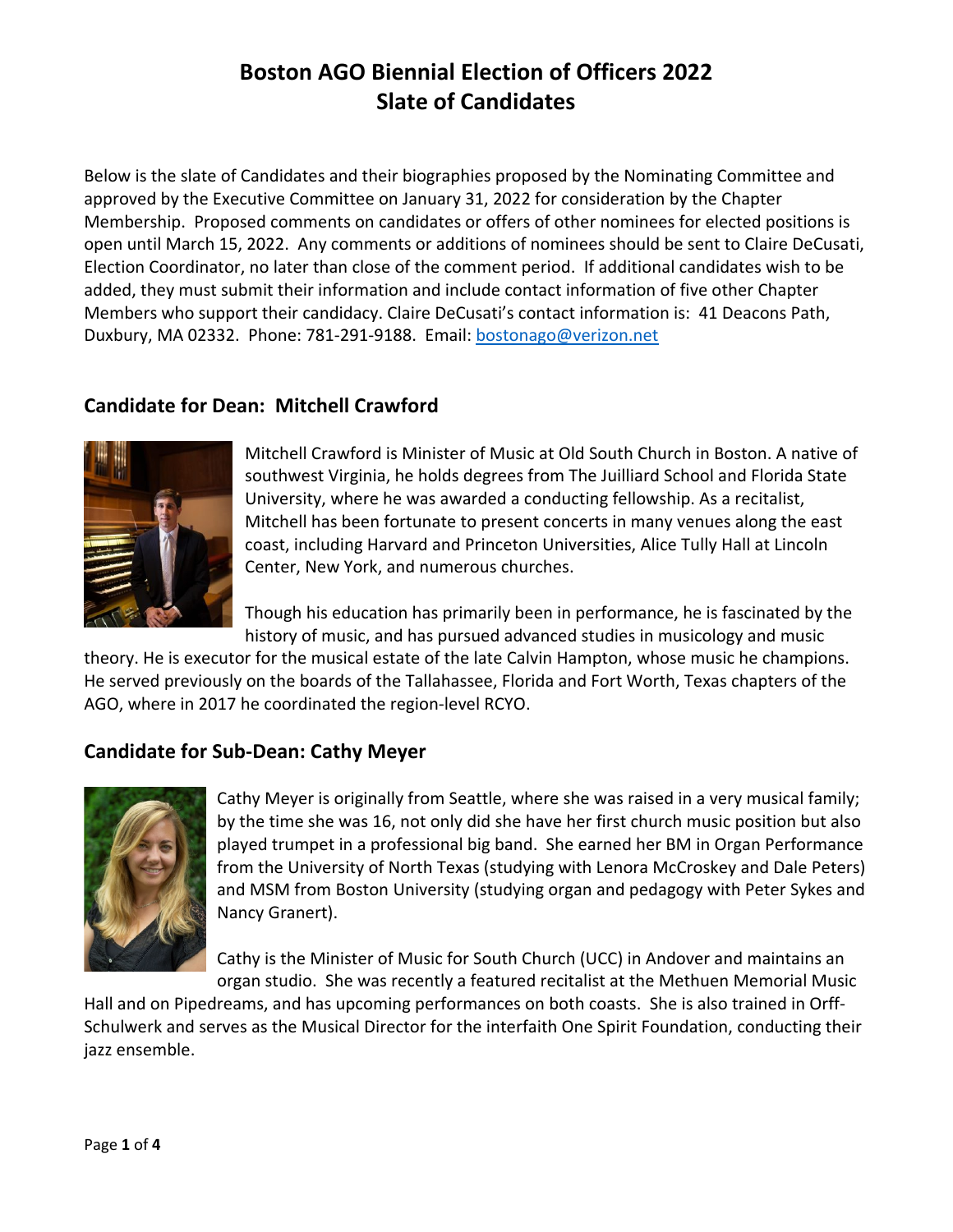Cathy currently serves the BAGO on the Executive Committee and is a teacher with the YOI. She is honored to be considered for the position of Sub-Dean and is interested in helping the BAGO be as inclusive as possible, championing music from diverse composers and performers and seeking out new sources of inspiration.

### **Candidate for Secretary: Joshua T. Lawton**



A native of Worcester, Massachusetts, Joshua T. Lawton is Music Director of Trinity Parish of Newton Centre and an accomplished organist, pianist, singer and composer living and working in the Boston area. He undertook organ studies with Edwin Lawrence upon graduating with a degree in English from Williams College, and went on to obtain a Master of Music degree in Organ Performance with Distinction from the Longy School of Music as a student of Peter Sykes.

### **Candidate for Treasurer: Daryl Bichel**



Daryl Bichel received the BA degree in music from Augustana University in Sioux Falls, South Dakota and holds MM degrees from the New England Conservatory in performance of early music and in organ performance. He has served on the Board of Directors for Blue Heron Renaissance Choir, Capella Clausura and the Old West Organ Society, and is currently in his fifth year as president of the Board of Directors for The Seraphim Singers. Throughout his career he has been an active member of the Boston Chapter of the American Guild of Organists, having served

on the Executive Committee in many capacities, and currently is treasurer. His posts have included Catholic and Lutheran churches, Episcopal parishes, an Episcopal cathedral and an Episcopal monastic community. He is currently Parish Organist at St. Joseph's in Needham and Artistic Director of Night Song at First Church in Cambridge.

## **Candidate for Registrar: Jeffrey Mills**



Jeffrey Mills is a candidate for our Executive Committee in the role of Registrar. Jeffrey has exercised leadership in music ministries at Saint Peter's Church in Cambridge, the Parish of Saint John the Evangelist on Bowdoin Street, Boston, All Saints Ashmont, and at Grace Church, Newton. In addition, is also a trainer and mentor of Eucharistic Visitors for the Diocese of Massachusetts, and a Mentor and Trainer in the Education for Ministry (EfM) program. Jeffrey studied at Indiana University at Bloomington, where he received the B.Mus. in Organ and Church Music. He is also a bivocational music director, serving simultaneously in public service as Assistant Executive Director of the Board of Registration in

Dentistry for the Executive Office of Health and Human Services in Massachusetts. He solves crossword puzzles with a pen and enjoys bicycling as well.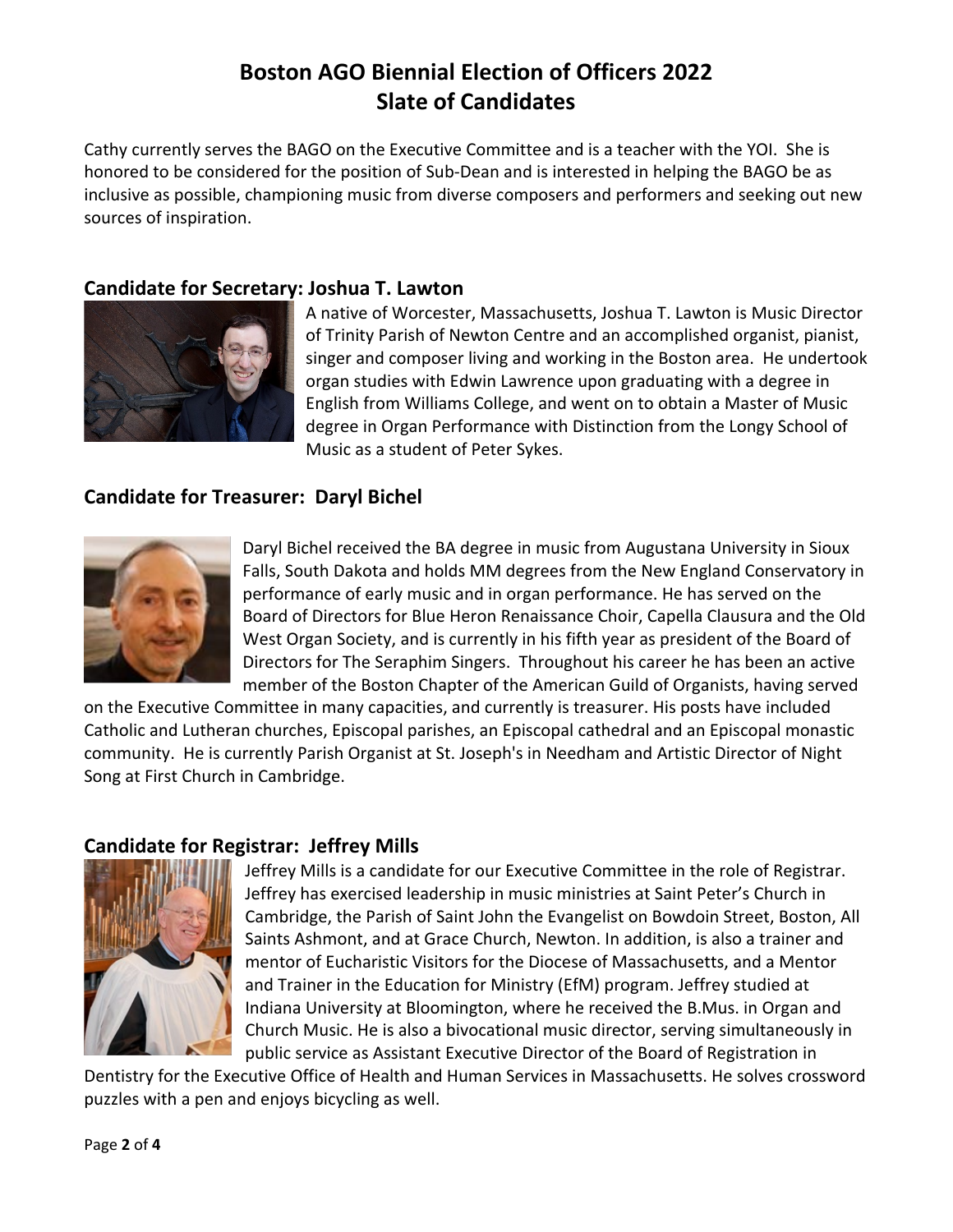#### **Candidate for Election Coordinator: Don Hodgkins**



Don Hodgkins, MM, RMT, has been around organs most of his life, as his father was a Congregational pastor and he thus spent a lot of time in church! After pestering his piano teacher (M. Louise Miller of Connecticut) for a couple of years, she finally let him begin organ lessons the summer before his freshman year at Mt. Hermon School and he has been playing ever since, continuing lessons at Mt. Hermon and through college at Drew University (with music as a minor) and the University of Miami School of Music, where he earned his MM in Music Therapy with organ as his principal instrument. He worked for over 30 years as a Music Therapist/Special Ed. teacher for the Commonwealth of MA, and joined the Boston Chapter of the AGO in the 1970's. He has held organist/choir director positions at several churches

in eastern MA, but has just completed 20 years as Director of Music Ministries at the First Parish Congregational Church in Wakefield.

### **Candidates for Member-at- Large (3) Class of 2026**

#### **Sean Glennon:**



Sean Glennon has served as an organist and choir director at churches in the Greater Boston area for over twenty years. First appointed in 1999 at the age of 19 as music director at Star of the Sea Catholic Church in Quincy, MA; he has also served significant tenures at St. Gregory's Catholic Church in Dorchester, MA; St. Bridget's Catholic Church in Abington, MA; and has served as organist and choir master at St. Andrew's Episcopal Church in Hanover, MA for the past ten years. Sean has also served as an interim/substitute organist at dozens of churches including Methodist, Unitarian, and Congregational houses of worship, and is a member of the Anglican Association of Musicians. In his fulltime career, Sean is employed as the Community Development Director for the City of Quincy, MA,

where he manages millions of dollars of annual federal funding. He serves on the board of directors of the Quincy Lions Club and the National Community Development Association. Sean is also a volunteer Cub Scout den leader. He resides in Quincy with his wife, Erin, and their three children Robert (11), Andrew (8), and Genevieve (5).